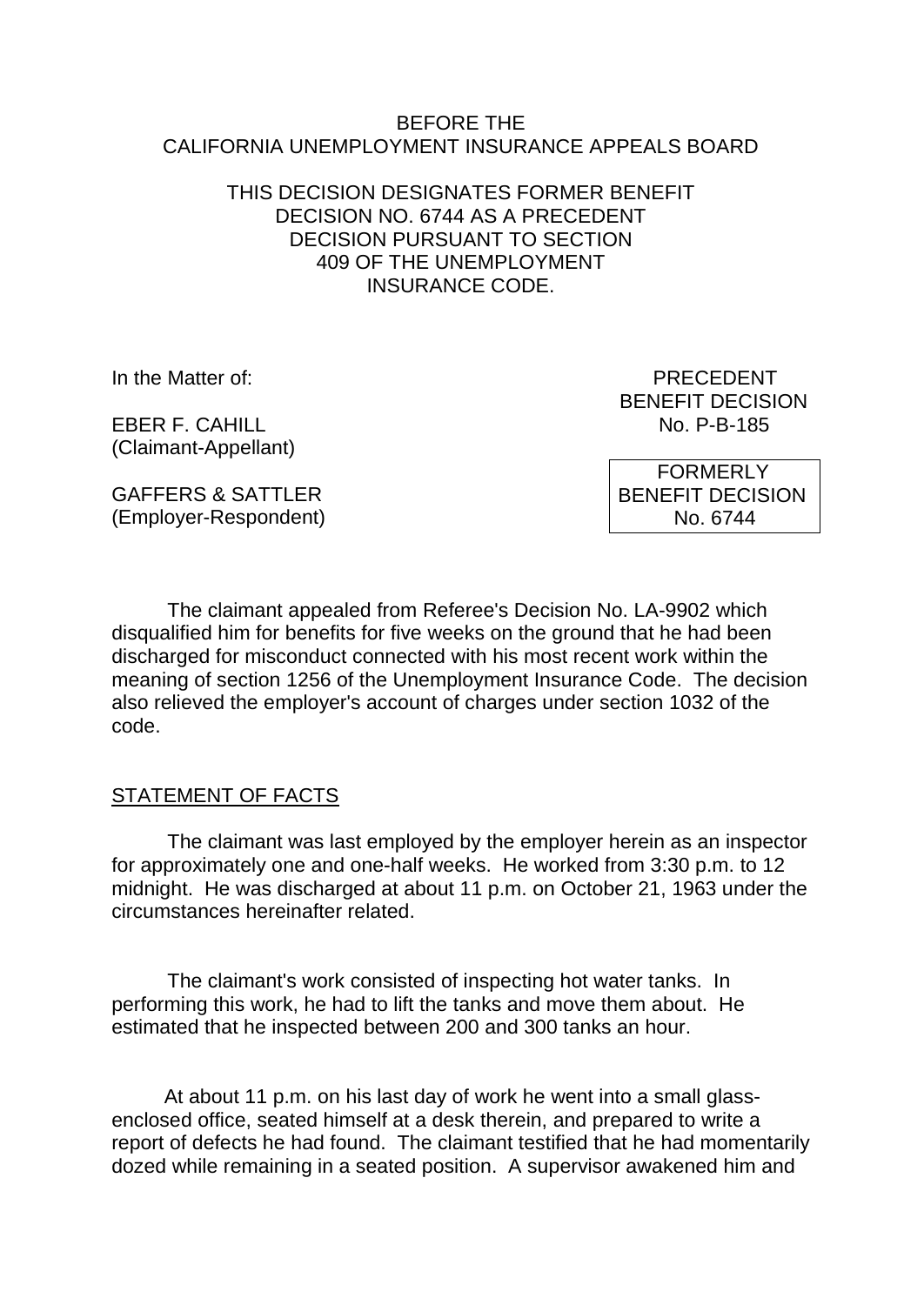told him he was discharged. At the moment he was awakened, the claimant still had a pencil in his right hand and was holding a report form on the desk with his left hand. He was still seated in an upright position.

The supervisor who discharged the claimant submitted the following unsworn statement:

"This is to advise you that our Night Plant Superintendent Mr. Hank Doerffler went into the office where he observed Mr. Eber F. Cahill sleeping. Mr. Doerffler claims he slammed the door shut and this did not awake Mr. Cahill. He observed him sleeping for about two to three minutes. He then bumped the chair with his knee in which Mr. Cahill was seated while asleep. This awoke him at which time Mr. Doerffler asked Mr. Cahill to punch his time card and that he was terminated. This was at approximately 11:00 p.m.

"Mr. Doerffler did not have any other witness."

The employer's representative who attended the hearing had no personal knowledge of this incident. The claimant could give no reason for "dozing off" except that he was tired and not accustomed to working the late hours which his shift required. He was aware of the company's rule against sleeping on the job.

# REASONS FOR DECISION

Section 1256 of the Unemployment Insurance Code provides for the disqualification of a claimant who has been discharged for misconduct connected with his most recent work. Section 1032 of the code provides that the employer's account may be relieved of charges under such circumstances.

We have consistently applied the definition of misconduct laid down by the Supreme Court of Wisconsin in Boynton Cab Company v. Neubeck, 296 N.W. 636. The definition referred to is as follows:

". . . The term 'misconduct' as used in (the disqualification provision) is limited to conduct evincing such wilful or wanton disregard of an employer's interest as is found in deliberate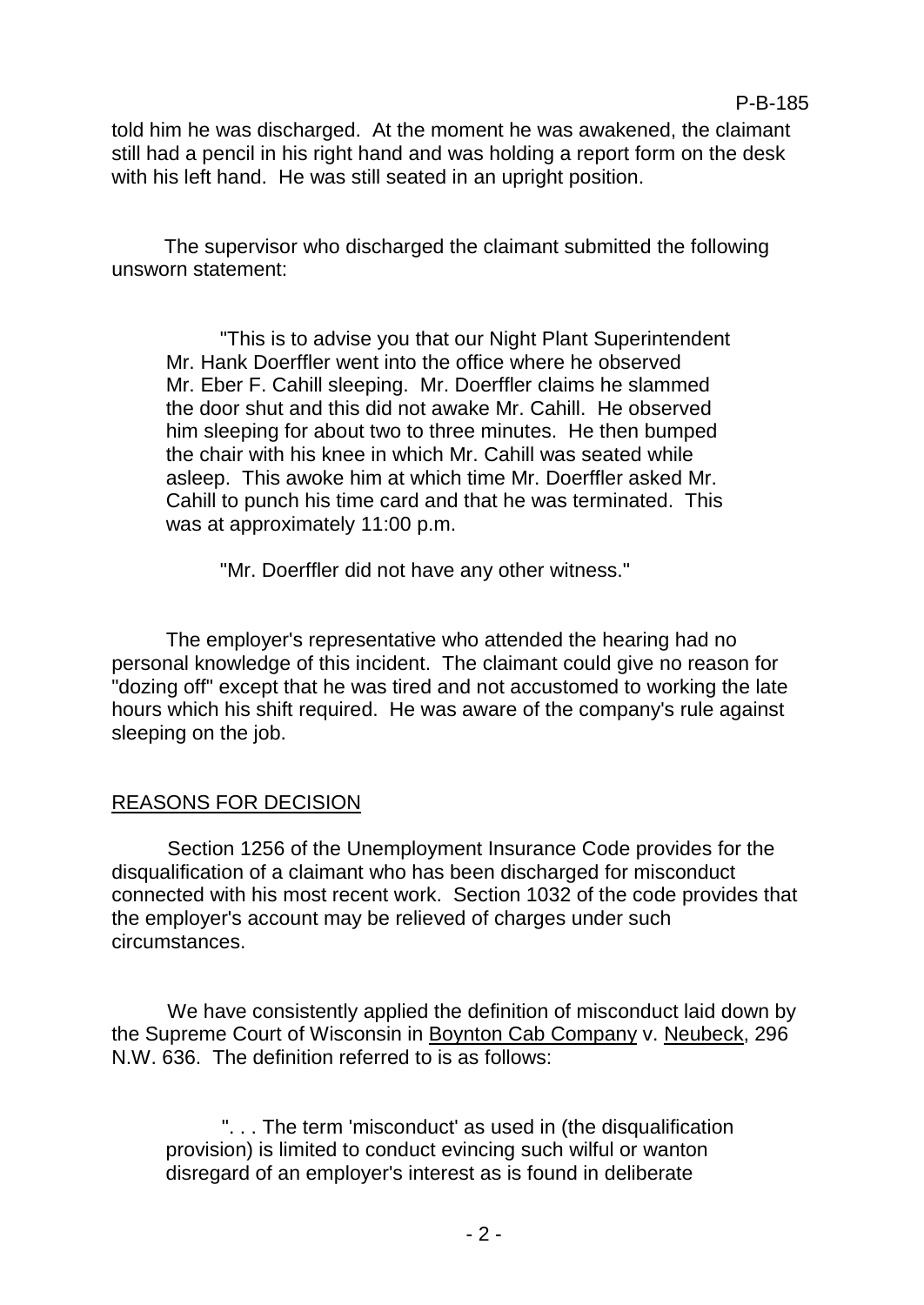violations or disregard of standards of behavior which the employer has the right to expect of his employee, or in carelessness or negligence of such degree or recurrence as to manifest equal culpability, wrongful intent or evil design, or to show an intentional and substantial disregard of the employer's interest or of the employee's duties and obligations to his employer. On the other hand, mere inefficiency, unsatisfactory conduct, failure in good performance as the result of inability or incapacity, inadvertencies or ordinary negligence in isolated instances or good faith errors in judgement or discretion are not to be deemed 'misconduct' within the meaning of the statute." (Benefit Decisions Nos. 4648 and 5566).

In Benefit Decision No. 5273, we considered the case of a locker room attendant who was discovered asleep on a couch in one of the employer's offices while he was supposed to be working. Before lying down he had removed his glasses and had placed them on a desk nearby. It appeared that he had been asleep for several hours. In holding that the claimant therein had been discharged for misconduct connected with his work, we applied the above-quoted definition from the Boynton case. We stated in the cited benefit decision:

". . . Certainly his deliberate act of sleeping while on duty as shown by the fact that he had removed his glasses prior to lying down on the couch was more than mere inefficiency, unsatisfactory conduct, failure in good performance as the result of inability or incapacity, inadvertencies or ordinary negligence in an isolated instance or good faith error in judgement or discretion. While sleeping on duty might not in all cases be deemed misconduct under the Act (now code), we hold under the particular circumstances of this case that the claimant was discharged for misconduct connected with his most recent work. . . ."

In Benefit Decision No. 5877 we considered the case of a flight electrical checkout man whose duties required him to work in the cockpits of airplanes. On the occasion of his discharge he was requested to work overtime and objected because he was tired; however, he decided to stay at work in order to avoid demerits. He had started to work that day at 5:30 p.m. At about 3:15 a.m. of the following day he was observed asleep in the cockpit of a plane. He was aware of the company rule against sleeping while on duty and was unable to advance any extenuating circumstances. In holding that the claimant had been discharged for misconduct connected with his work, we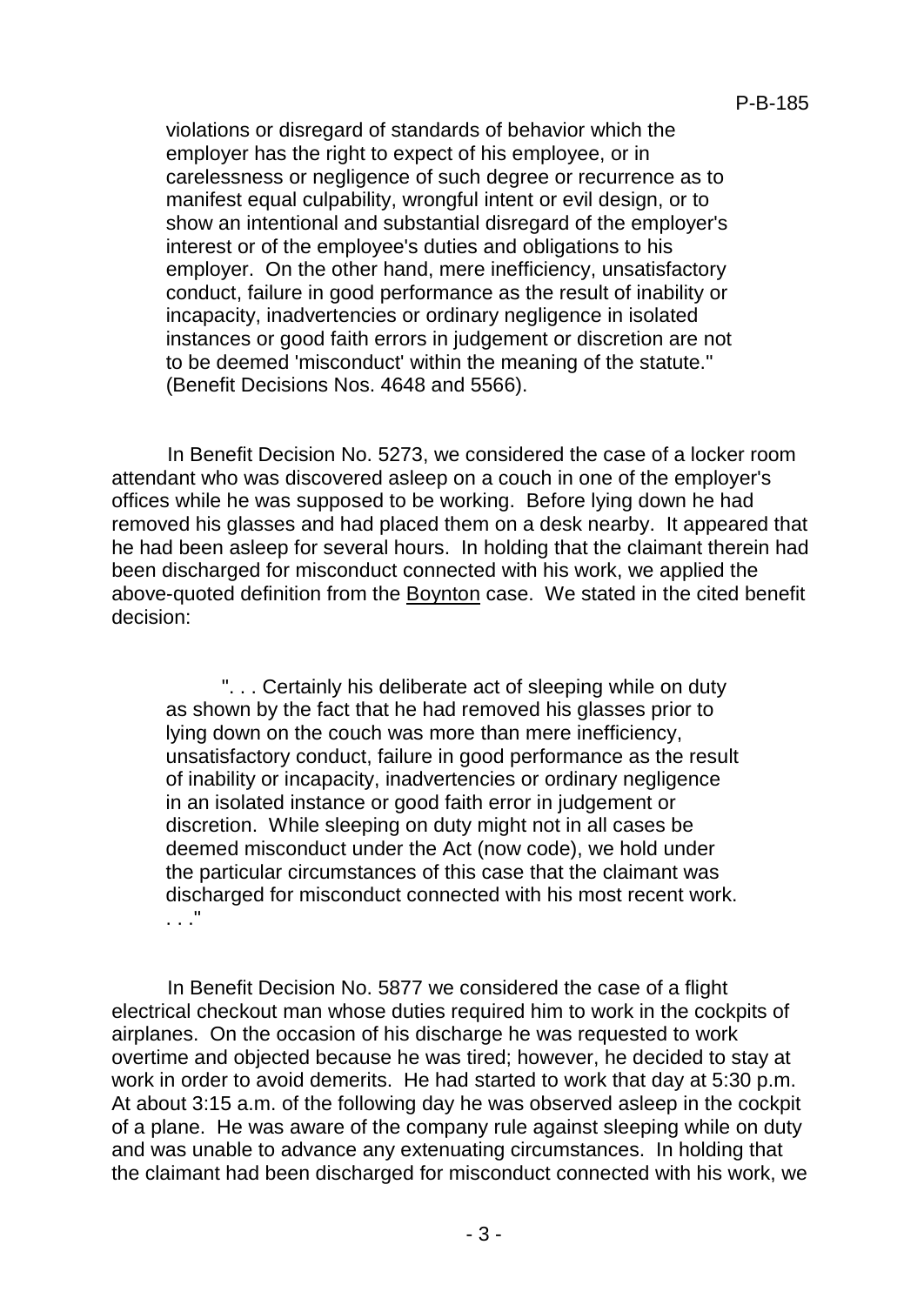stated that the claimant's action of sleeping on the job during working hours was a deliberate disregard of the standard of behavior which the employer had the right to expect of him.

In Benefit Decision No. 6415 we considered the eligibility for benefits of a taxicab driver who had fallen asleep while driving with passengers. As a result, he was involved in an accident which caused minor personal injuries to his passengers but extensive damage to the taxicab. Prior to the accident the claimant had not obtained his customary sleep and felt tired. He had had the car heater on and the windows closed but had believed that he was not tired enough to fall asleep. In holding that the claimant had been discharged for misconduct connected with his work, we again applied the definition of the Boynton case and stated:

". . . Since a motor vehicle is recognized as a dangerous instrumentality, the claimant had a high degree of responsibility and duty to the employer, to the drivers of other automobiles, and to the taxicab passengers who had to rely upon him for safe passage. It is well known that falling asleep is a common cause of automobile accidents; and this claimant, as the driver of a taxicab, had an added responsibility in taking proper precautions for his safe handling of the vehicle. His failure to take such precautions manifests a high degree of carelessness if not a deliberate disregard of the standards of behavior which the employer had the right to expect of this employee. . . ."

In our opinion, the circumstances in the present case may be readily distinguishable from those in the cited benefit decisions. Although the supervisor's unsworn statement was to the effect that the claimant slept two or three minutes, the claimant testified under oath and subject to crossexamination that he had only "dozed off" momentarily. The claimant's testimony is supported by the fact that he was seated in an erect position with pencil in hand. We do not mean to imply that it need always be shown that a claimant intended to sleep to find him guilty of misconduct. We believe only that in the instant case the claimant was guilty of an isolated instance of mere inadvertence or ordinary negligence. We find nothing wilful, wanton, or deliberate in the claimant's actions which would constitute an intentional or substantial disregard of the employer's interests or of the employee's duties or obligations to the employer. While the claimant was aware of the employer's rule against sleeping on the job, this was his first violation, if it may be called a violation. Under these circumstances, we conclude that the claimant was discharged for reasons not constituting misconduct within the meaning of sections 1030 and 1256 of the code.